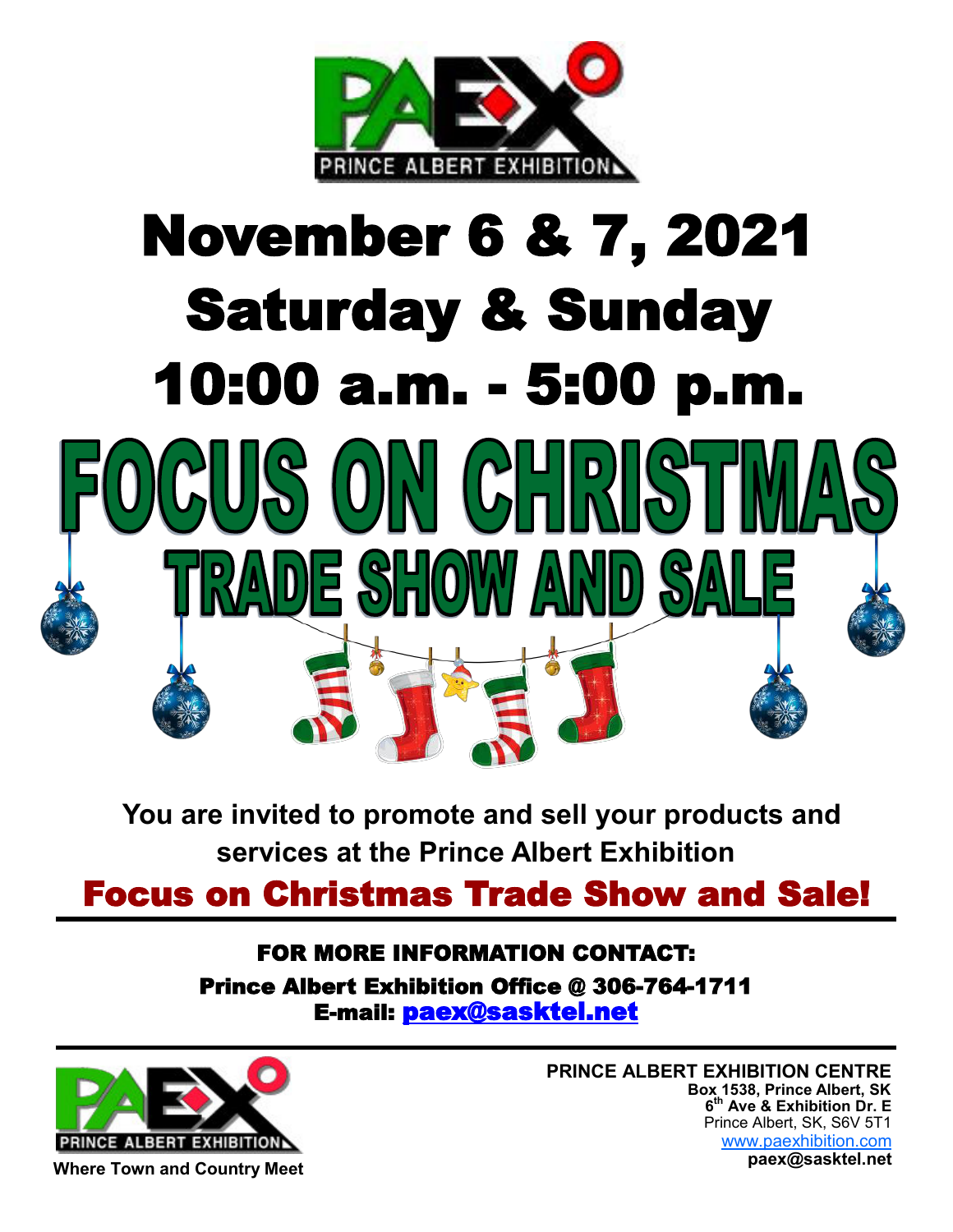# **PLEASE READ - RULES & REGULATIONS**

#### **SET UP/TAKE DOWN TIMES**

**SET UP**: Friday, November 5 2021, 2:00 p.m. to 8:00 p.m.; Saturday, November 6, 2021, 8:00 a.m. to 9:30 a.m. **SHOW DATES:** Saturday & Sunday, November 6 & 7, 2021, 10:00 a.m. to 5:00 p.m. **TAKE DOWN**: Sunday, November 7, 2021, after 5:00 p.m. **Any violation could result in disqualification**

# **from future shows.**

#### **RENTAL/CONFIRMATION**

- 1. Entries will not be accepted without full payment. Late arrivals and no-shows at the Trade Show may have their space filled by a standby exhibitor. No refunds will be paid in either instance. **Sorry**, **No Exception**!
- 2. It is the Exhibitor's responsibility to ensure their application is received by the Prince Albert Exhibition Association office.
- 3. Applications **MUST** list all products you plan to exhibit (inc. any brand names). **Any products not on your application may not be allowed to be displayed in your booth.**
- 4. Applications must be approved by the Focus on Christmas Selection Committee. Successful applicants will be notified.
- **5. Cancellation after October 5th, 2021 & no show, WILL NOT BE REFUNDED any amount. Sorry, No Exception!**
- 6. **NOTE: The Focus on Christmas committee reserves the right to relocate exhibitors**.

#### **SERVICES PROVIDED**

- 1. **Security** 24 hour alarm system
- **2. Electrical** one 110 outlet per space. Additional requirements will be provided for a fee. **You must provide your own extension cord if needed.**
- 3. Secure wireless **Internet hook-up is available at no cost.** Internet service is included in the FOC entry fee. Contact the Exhibition Office to register for wireless hook-up. **For Hard Wired Internet Services**, contact SASKTEL direct 2 weeks prior to show.
- 4. **Booth Details** 8 ft. high curtain back drops, 3 ft. high side dividers, 8 ft., 6ft. or 3ft. by 30" wide tables available and 2 chairs per 8' X 10' space. Silver table skirting & vinyl table top covers can be rented from the Exhibition Association. All other accessories will be the responsibility of the Exhibitor. Half booth sizes are indicated on East/West Room Map.
- 5. **Admissions -** Exhibitor Tags may be obtained during set-up hours (limit 1 per booth) **any extras are \$5.00.**
- 6. Canteen available.
- 7. **Advertising** will be done through local media. Exhibitors are encouraged to also do their own advertising that they will be at the Show.

#### **EXHIBIT SPACE**

- 1. Exhibits are to be **fully assembled by 9:30 a.m., Saturday**.
- 2. **Displays must not be dismantled until after 5:00 p.m., Sunday**. **Any violation could result in disqualification from future shows.**
- 3. Committee is not responsible for unattended exhibits.
- 4. Exhibit walls and dividers shall not be higher than **4 ft.** from floor at any point beyond **5 ft.** from the back of the exhibit.
- 5. All booths must be identified -signs shall not be higher than **8 ft.** from the floor.
- **6. Rugs may be used inside booths but MUST NOT BE TAPED DOWN. Exhibitor(s) are responsible for any damage to floor for any reason.**
- 7. Exhibitor(s) are responsible for public liability, theft, fire and other insurance on your exhibit and hereby indemnify the Prince Albert Exhibition Association and its sponsors for any such claim or damages.
- 8. Items easily damaged or stolen should be removed immediately following the show.
- 9. The exhibitor s) will conduct their business in a quiet and orderly manner, keep their place neat and clean, deposit all garbage, tin cans, paper, etc., in the garbage and recycle eceptacles.
- 10. Exhibitor(s) will not operate any equipment which annoys or interferes with other exhibitors or visitors.
- 11. Exhibitor(s) will disconnect all electrical equipment and appliances in their booths when show is closed.
- 12. Exhibitor(s) will not hand out stickers or place flyers on windshields or advertise outdoors on the Exhibition Grounds during this trade show.
- 13. Exhibit space shall not be sublet, traded or sold without the approval of the committee. The Exhibitor(s) will not conduct, or permit to be conducted, on the space hereby leased, any stand, show amusement or exhibition of any character which does not meet with the approval of the Committee.
- 14. The Focus on Christmas Committee reserves the right to cancel this agreement at any time, if, in their opinion, the terms and conditions of this contract are not being observed.
- 15. The Exhibitor(s) admits having read over this agreement and no agreement exists other than herein contained.
- 16. Soliciting in booth area only!



# **THE EXHIBITION CENTRE IS A NON-SMOKING FACILITY**

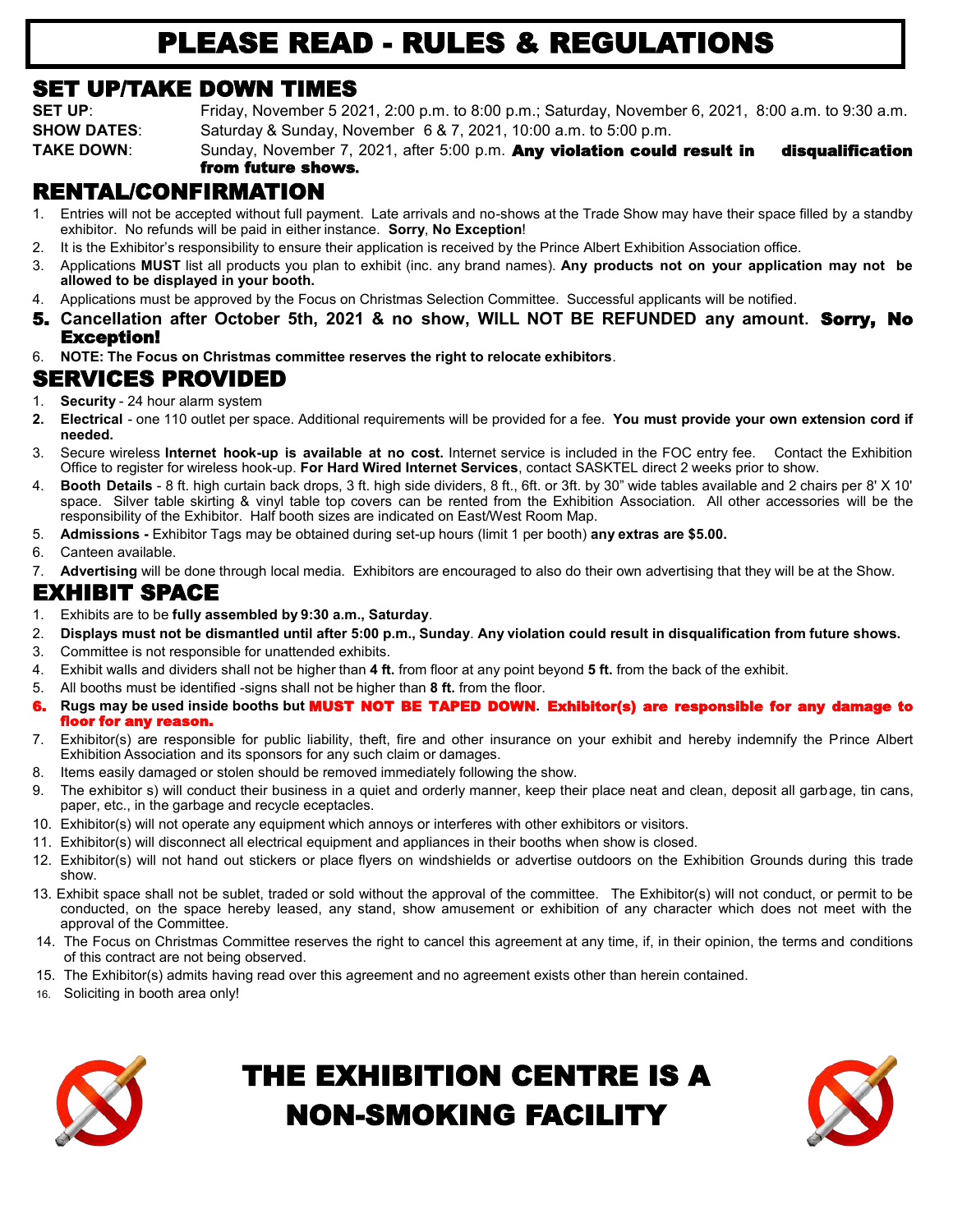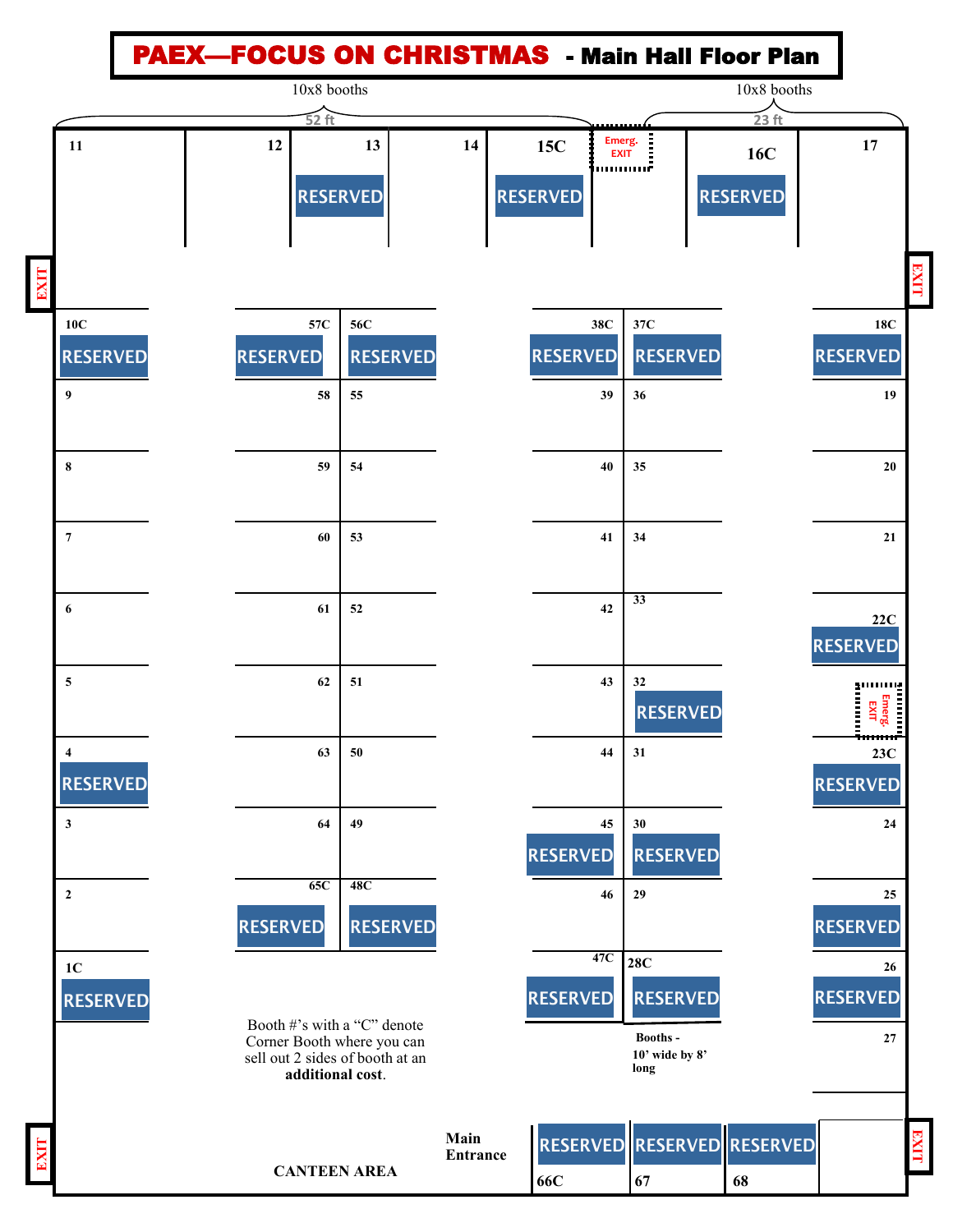